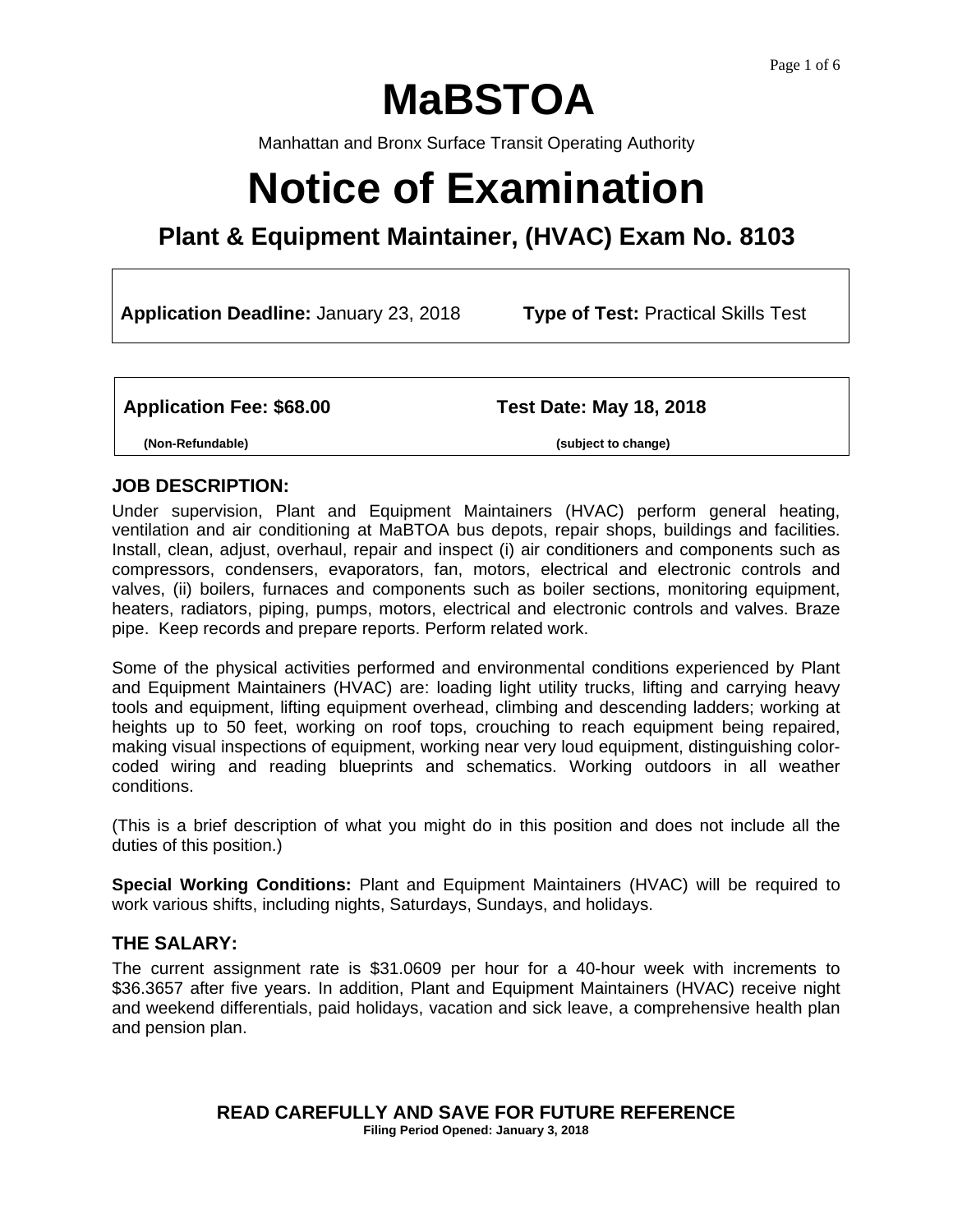#### **HOW TO QUALIFY:**

**Education and Experience Requirements:** By the last day of the application period you must have:

- 1. Four years of full-time paid experience as an HVAC mechanic at the journey-level who working from blueprints, and schematics, performs general heating, ventilation and air conditioning mechanical tasks.
- 2. Three years of full-time paid experience at the journey-level as describe in "1" above, plus graduation from a recognized trade school, vocational high school, or community college with a major sequence of courses in the HVAC industry, or'
- 3. Three years of full-time satisfactory experience at the journey-level described in "1" above, plus two years of relevant full-time satisfactory helper experience as described in "1" above; or
- 4. Completion of a four-year full-time apprenticeship in the HVAC trade recognized by New York State Department of Labor, the U.S. Department of Labor or any state apprenticeship council which is recognized by the U.S. Department of Labor.

You are responsible for determining whether you meet the qualification requirements for this examination prior to submitting the application. If you are marked "Not Qualified," your application fee will **not** be refunded.

# **REQUIREMENTS TO BE APPOINTED:**

**Driver License Requirement**: At the time of consideration of appointment to Plant and Equipment Maintainer (HVAC), you must possess a Class B Commercial Driver License valid in the state of New York with proof of residence for the state in which the license was issued. If you have moving violations, license suspensions or an accident record, you may be disqualified. This license must be maintained for the duration of your employment in this assignment.

**Medical Requirements:** You are required to undergo a medical examination.

**Drug Screening Requirement:** You must pass a drug screening in order to be appointed and if appointed, you will be subject to random drug and alcohol tests for the duration of your employment. Additionally, if you have tested positive on a drug and alcohol test or had a refusal to the test during pre-employment or while employed by a Federal DOT-regulated employer during the applicable period, you must have completed the Substance Abuse Professional (SAP) process required by federal law in order to be appointed to this safety sensitive position.

**Residency:** New York City residency is not required for this position.

**English Requirement:** Candidates must be able to understand and be understood in English.

**Proof of Identify:** Under the Immigration Reform and Control Act of 1986, you must be able to prove your identity and your right to obtain employment in the United States prior to employment with New York City Transit/MaBSTOA.

#### **HOW TO OBTAIN AN APPLICATION:**

During the application period, you may obtain an Application for this examination online at http://mta.info/nyct/hr/appexam.htm or in person at the MTA Exam Information Center as indicated below.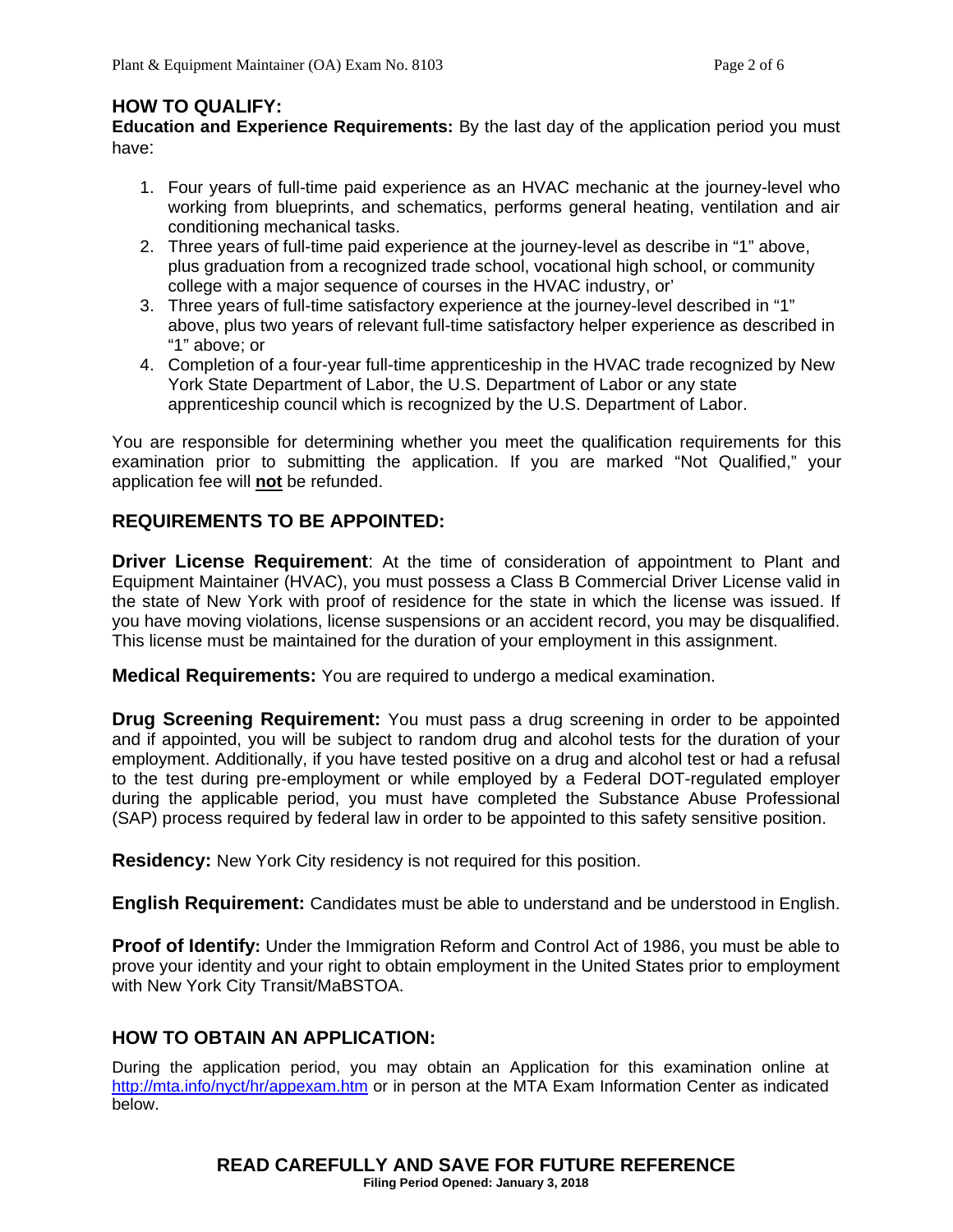**MTA EXAM INFORMATION CENTER:** Open Monday through Friday, from 9 AM to 5 PM, in the lobby at 180 Livingston Street, Brooklyn, New York. Directions: take the A, C, F or R trains to the Jay Street Metro-Tech Station or, the 2 or 3 train to the Hoyt Street Station.

# **REQUIRED FORMS:**

- **1. Application:** Make sure that you follow all instruction with your Application, including payment of fee. Save a copy of the instructions for future reference.
- **2. Education and Experience Test Paper:** Write your social security number in the box at the top of each page, and the examination title and number in the box provided. This form must be filled out completely and in detail for you to receive your proper rating.
- **3. Foreign Education Fact Sheet (Required only if you need credit for your foreign education for this examination):** If you were educated outside the United States, you must have your foreign education evaluated to determine its equivalence to education obtained in the United States. The services that are approved to make this evaluation, as well as instructions on how to submit his evaluation are listed in the Foreign Education Fact Sheet included with your application packet. When you contact the evaluation service, ask for a "document-by-document" (general) evaluation of your foreign education.

# **HOW TO SUBMIT AN APPLICATION AND PAY THE APPLICATION FEE**

If you believe you meet the requirements in the "How to Qualify" section, you must apply by mail as indicated below. New York City Transit will **not** accept *Applications* in person.

#### **Application by Mail must:**

- 1. Include all the required forms, as indicated in the Required Forms section above.
- 2. Be postmarked by the last day of the application period.
- 3. Be mailed to the address in the Correspondence Section of this notice.
- 4. Include the appropriate fee in the form of a money order.

#### **The Money Order (Postal Money Order Preferred) must:**

- 1. Be made payable to MTA New York City Transit.
- 2. Be valid for one year.
- 3. Have the following information written on it: your name, home address, the last four digits of your social security number, and the exam title and exam number.
- 4. Include the appropriate fee in the form of a money order.

Save your money order receipt for future reference and proof of filing an *Application*.

Cash and personal checks will **not** be accepted.

# **ADMISSION LETTER**

An *Admission Letter* will be mailed to you about 10 days before the start date of the practical skills test. If you do not receive an *Admission Letter* at least 4 days before the test date, you may obtain a duplicate letter at the MTA Exam Information Center located in the lobby of 180 Livingston Street, Brooklyn, NY 11201, Mondays through Fridays, 9 AM to 3 PM. A paper copy of the *Admission Letter* is your ticket for admission to the test.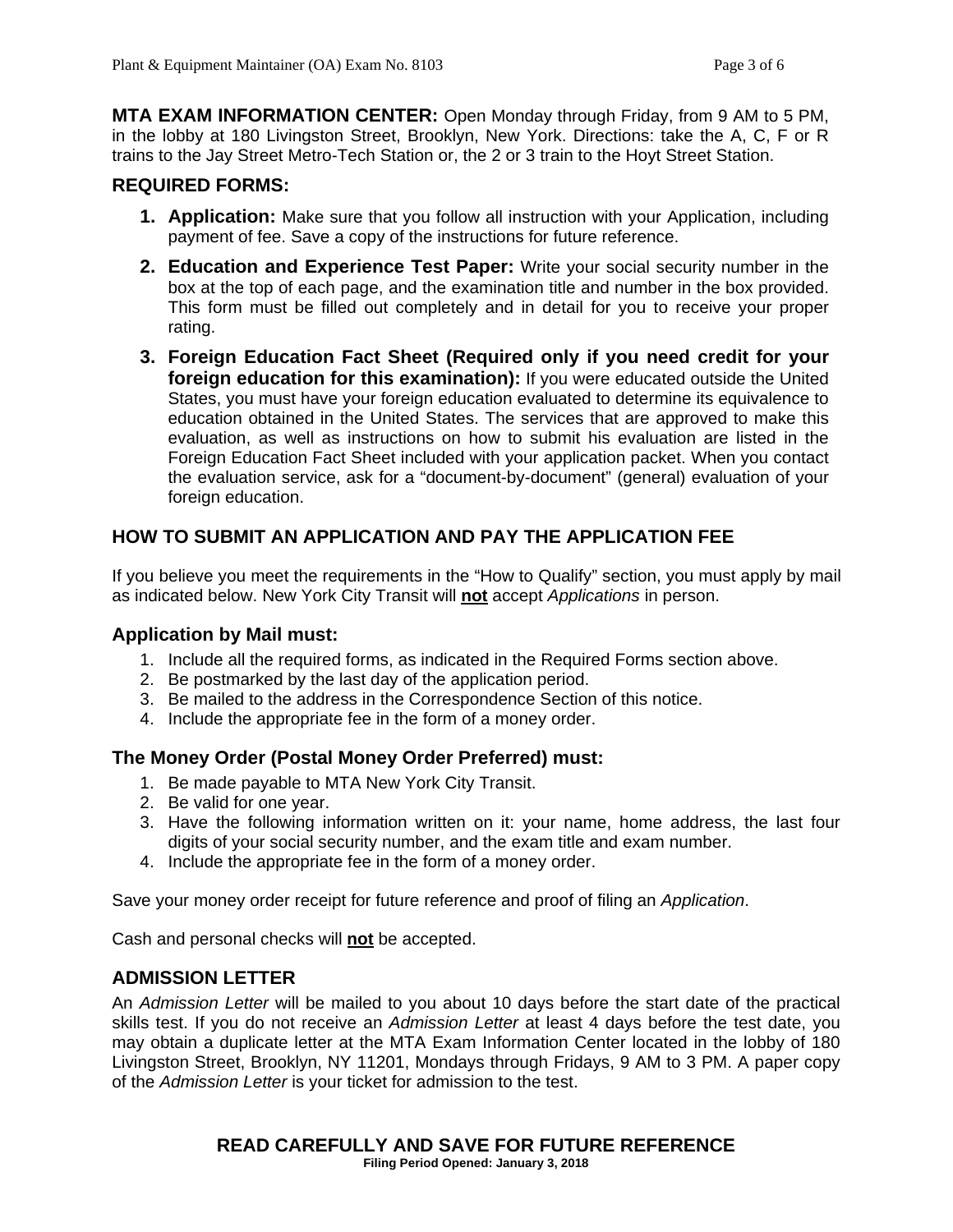#### **THE TEST**

The practical skills test will require you to demonstrate your HVAC knowledge and skills. A score of 70 is required to pass. Ties resulting from identical scores will be broken in an equitable manner to be determined by the NYT Transit Personnel Testing, Selection and Classification Unit.

#### **TEST ADMINISTRATION GUIDELINES:**

**Warning:** You are not permitted to enter the test site with cellular phones, beepers, pagers, cameras, portable media players, or other electronic devices. Calculators are permitted: however, they must be hand-held, battery or solar powered, numeric only. Calculators with functions other than addition, subtraction, multiplication and division are prohibited. Electronic devices with an alphabetic keyboard; or with word processing or date recording capabilities such as planners, organizers, etc. are prohibited. If you due bring any of the these devices in the building at any time before, during or after the test, you may **not** receive your test results, your test score may be nullified, and your application fee will **not** be refunded.

**Leaving:** you must leave the test site once you finish the test. If you leave the test site after being fingerprinted but before finishing the test, you will not be permitted to re-enter. If you disregard this instruction and re-enter the test site, you may not receive your test results, your score will be nullified, and your application fee will not be refunded.

**Required Identification:** You are required to bring one (1) form of valid (non-expired) signature and photo bearing identification to the practical skills test site. The name that was used to apply for the exam must match the first and last name of the photo ID. A list of acceptable identification documents is provided below. If you do not have an acceptable ID, you may be denied testing. Acceptable forms of identification (bring one) are as follows: State issued driver license, State issued identification card, US Government issued Passport, US Government issued Military Identification Card, US Government issued Alien Registration Card, Employer ID with photo, or Student ID with photo.

# **THE TEST RESULTS**

If you pass the practical skills test and are found qualified, your name will be place in final score order on an eligible list and you will be given a list number. You will be notified by mail of your test results. As vacancies occur, candidates will be considered for appointment in eligible list order. If you meet all requirements and conditions, you will be considered for appointment when your name is reach on the eligible list.

# **SPECIAL ARRANGEMENTS**

**Special Test Accommodations:** If you plan to request a special testing accommodation due to disability or an alternate test date due to your religious belief, follow the instructions included with you Application and mail your request to the address found in the "Correspondence Section" below no later than 30 days prior to the scheduled test date.

#### **Make-up Test:**

You may apply for a make-up test if you cannot take the test on the regular test date for any of the following reasons:

- 1. Compulsory attendance before a public body; or
- 2. On-the-job injury or illness where such applicant is an employee of any agency of the Metropolitan Transportation Authority (MTA) of New York State; or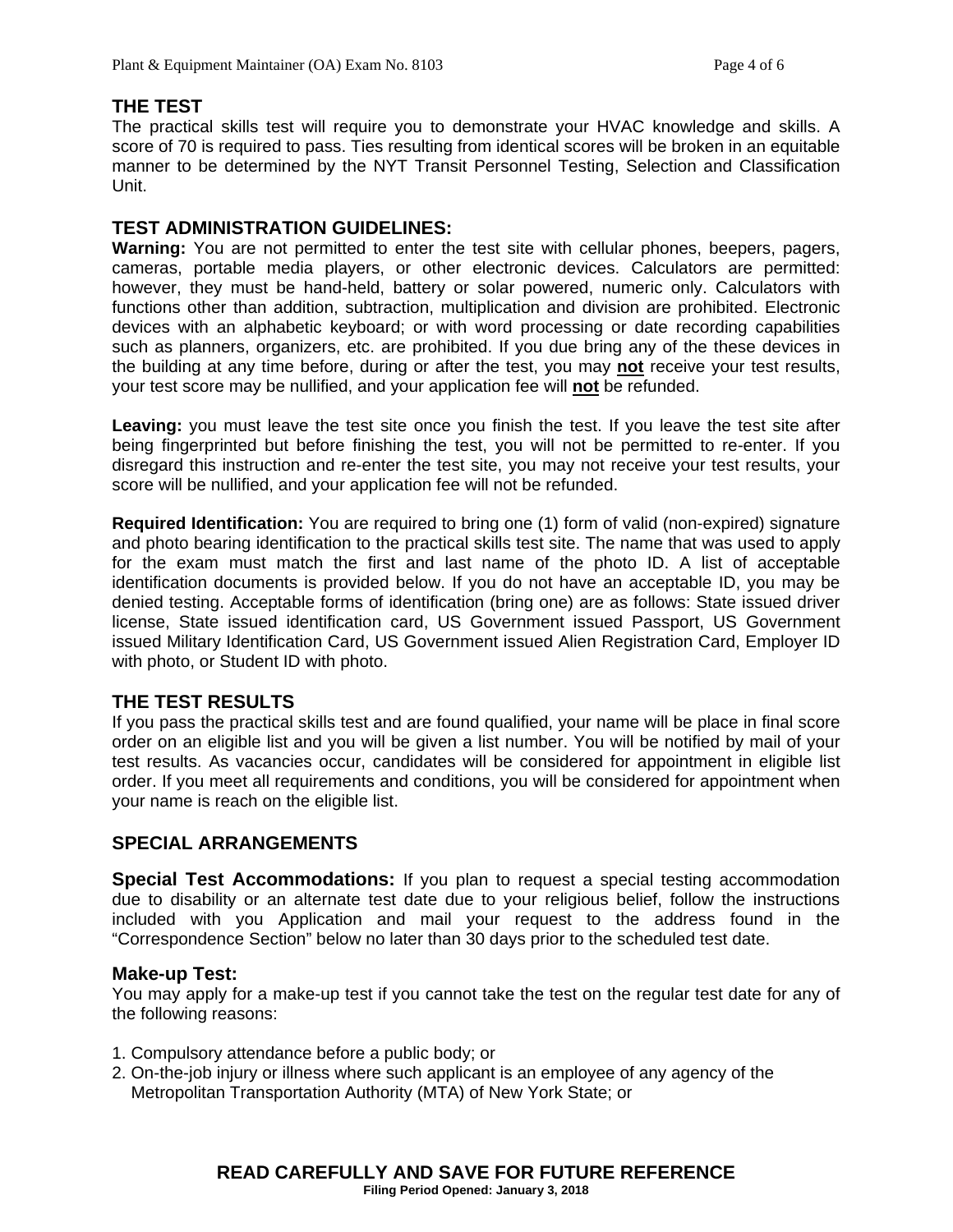#### **Make-Up Test: (Continue)**

- 3. Absence for one week following the death of spouse, domestic partner, parent, sibling, child or child of a domestic partner; or
- 4. Absence due to ordered military duty; or
- 5. A clear error for which MTA NYC Transit is responsible; or
- 6. A temporary disability, pregnancy-related, or child-birth-related condition preventing you from taking the test.

To request a make-up test, mail your request and your documentation of special circumstance to the address found in the "Correspondence Section" below within 60 days of your scheduled test date or make the request within 60 days of restoration to your position after performing ordered military duty.

#### **ADDITIONAL INFORMATION**

**Probation**: Each appointee will be required to successfully complete a one-year probationary period, during which time the appointee may be terminated.

**Promotional Examination**: A promotional examination for this title is being held for eligible MaBSTOA employees. The names appearing on the promotion list will be considered first in filing vacancies with the MTA.

You are responsible for keeping your address up to date. Only the address on file with New York City Transit/MaBSTOA//MTA Bus will be used to mail correspondence.

# **CORRESPONDENCE SECTION**

**Change of Contact Information:** It is critical that you promptly notify MTA/MaBSTOA of any change to your contact information (telephone number, mailing address and/or email address). You may miss important information about your exam(s) or consideration for appointment, including important information that may require a response by a specified deadline, if we do not have your correct contact information. To update your contact information with MTA/MaBSTOA you may:

- 1. Visit us at the MTA Exam Information Center;
- 2. Email us at examsunit@nyct.com, with the subject named 'Contact Info Update';
- 3. Mail us the updated info at the address below, with the words "Contact Info Update; next to the exam title.

Your request must include your full name, exam title(s), exam number(s) and your old and new telephone numbers, mailing and/or email address.

**If you are a current MTA employee, all changes to your employee contact information must be made through the MTA Business Service Center (BSC) via the employee portal at** http://www.mymta.info